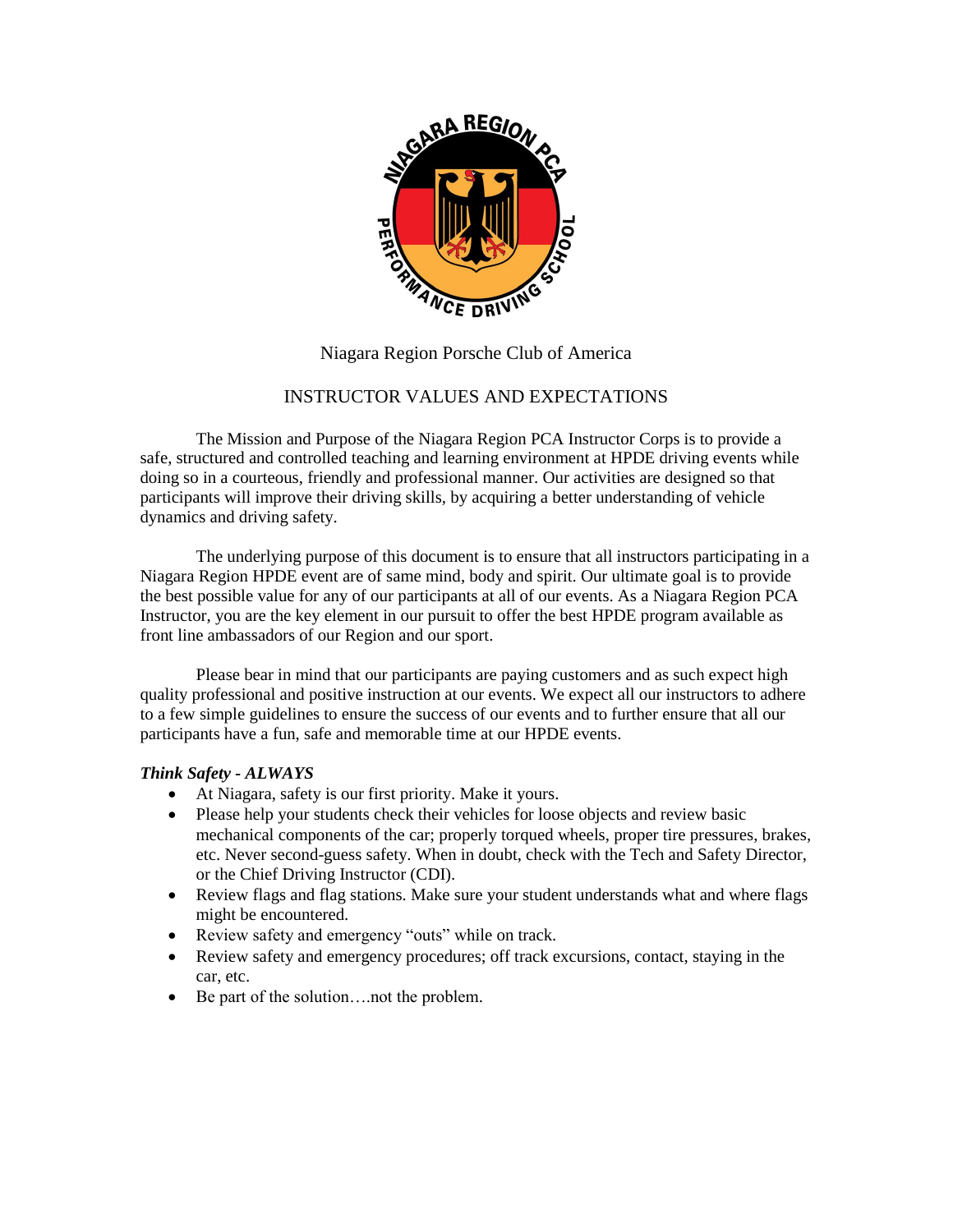## *Always have a Positive Attitude*

- This is supposed to be fun. Be encouraging even when critiquing your students. Always try and catch your students doing something right. A thumb's up at the right moment on track can do wonders.
- When debriefing, be as constructive as possible vs. being overly critical.
- We encourage you to use a bit of humor when interacting with your students. It will help relax your students and ease potentially sticky situations.
- Remember that having a positive attitude can be contagious!

# *Being on Time*

- Be on time for all meetings. It is unprofessional to keep your student waiting.
- Understand the schedule and meet your students as early as possible. Don't have your students sitting on the grid wondering if you're going to show up.
- Be there for your students to do a proper debrief, or to answer questions and or concerns during down times. Debriefs are not always convenient, especially when having two back-to-back students. Arrange to make time afterwards if necessary.
- Establish an agreed upon meeting spot and time on where to meet for staging.

## *Being in Charge*

- You are ultimately responsible for your student. Firmly insist, rather than ask. Make sure your directives are clear, concise and timely.
- Set clear goals for your students before each run. Assign "homework" between sessions. Be careful to NOT mentally overload your students.
- Help your students with passing. Always be aware of traffic. We operate in a 360-degree environment. Teach your students to be fully aware of their environment.
- Remain engaged with your student at all times. Try not to talk too much or too little. Make sure neither you nor your student "checks-out" mentally. Remain focused.
- You are the boss. When experiencing push back from a student, the proper way to resolve these types of issues is parking in the pits; not on a hot track. Unresolved issues should be taken up with the CDI.
- Explore different lines and off-line entries with your students.
- Instill confidence in your students. You are their primary cheerleader.

### *Being Responsible*

- We are a Team. You are expected to uphold and abide by all rules and regulations set forth by the Niagara Region PCA governing our HPDE events.
- Do not undermine any facet of the event by doing your own thing.
- Be *discreet and respectful* when talking about a fellow instructor or any of our fellow participants. If you feel that a policy or decision is unfair, unwise or unsafe, you need to bring it to the Event Chair/CDI's attention promptly.
- If you have any issues on and or off track, have an adult conversation with the CDI or Event Chair. The CDI/Event Chair is the final arbiter of any issues encountered at any of our events.
- When you register for an event, we expect you to uphold your commitment and show up for the event. The only exceptions are emergencies. A dour weather forecast is not an emergency.
- Ensure that you fully understand our on track exercises and protocols.
- Guard against molding your students to your own expectations.
- ALWAYS having a professional attitude in anything you do at our events.